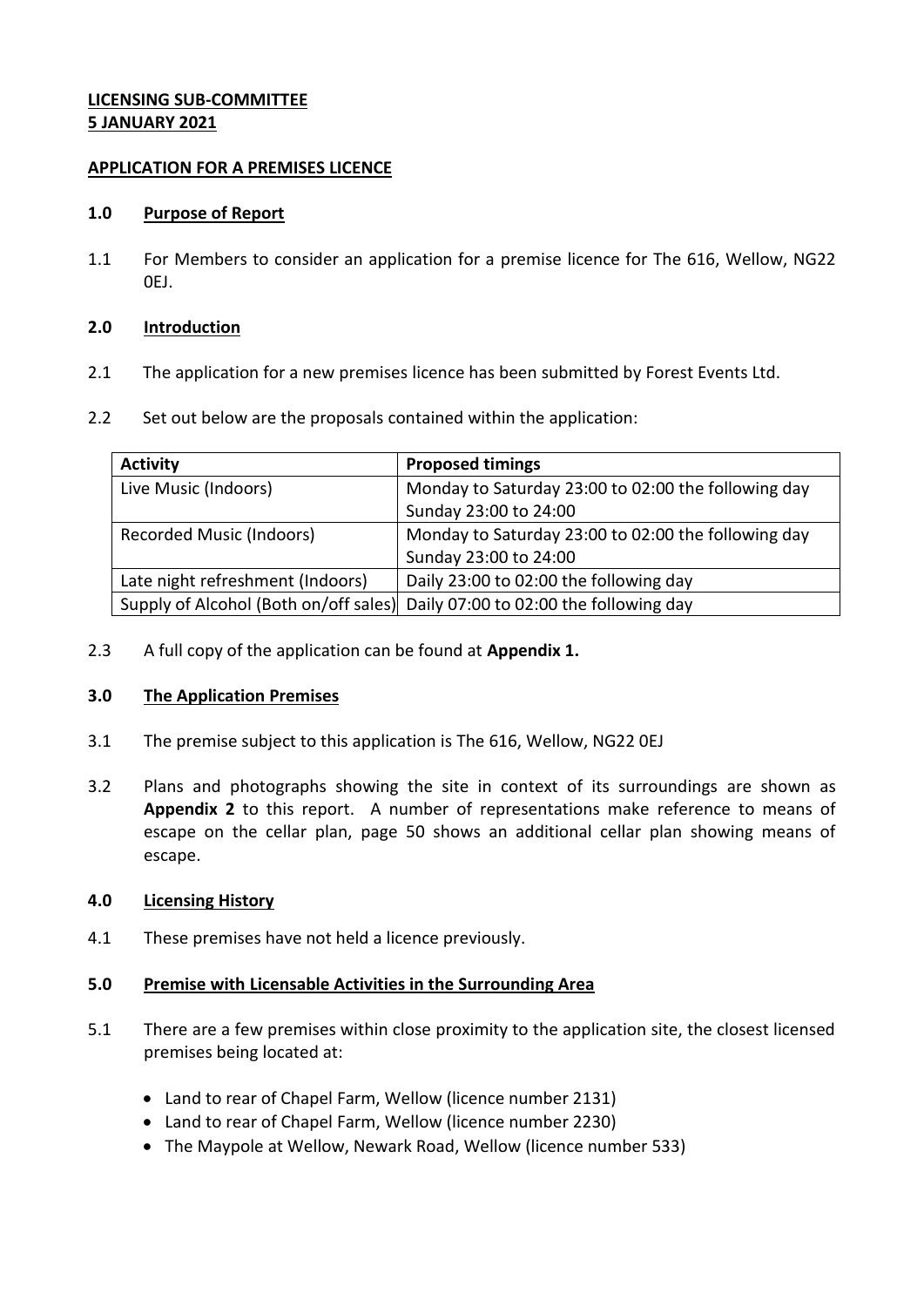| <b>Premise name</b>          | <b>Licensing Hours</b>                           |
|------------------------------|--------------------------------------------------|
| Land to rear of Chapel Farm, | Live & Recorded music:                           |
| Wellow (licence 2131)        | Friday 17:00 to 23:30                            |
|                              | Saturday 11:00 to 23:30                          |
|                              | Sunday 11:00 to 22:00                            |
|                              | Alcohol:                                         |
|                              | Friday 11:00 to 24:00                            |
|                              | Saturday 11:00 to 02:00                          |
|                              | Sunday 11:00 to 22:30                            |
|                              | Late night refreshment:                          |
|                              | Friday 23:00 to 02:00                            |
|                              | Saturday 23:00 to 02:00                          |
|                              | Opening hours: The event will take place on 3    |
|                              | days (Friday, Saturday, Sunday) in July annually |
|                              | (as notified to the licensing authority no later |
|                              | than 28 days prior to the event taking place)    |
| Land to rear of Chapel Farm, | Regulated entertainment (Performance of plays,   |
| Wellow (licence 2230)        | Live music, Recorded music, Performance of       |
|                              | dance)                                           |
|                              | Monday to Sunday 17:00 to 23:30                  |
|                              | Late night refreshment - Monday to Sunday        |
|                              | 23:00 to 00:00                                   |
|                              | Supply of alcohol - Monday to Sunday 16:00 to    |
|                              | 00:00                                            |
|                              | Opening hours: 16:00 to 00:00, 1 day per month   |
|                              | (Monday to Sunday) up to 4 times per calendar    |
|                              | year in June, July, August or September.         |
| The Maypole, Newark Road,    | <b>Standard Times</b>                            |
| Wellow                       | Regulated entertainment (films,                  |
|                              | indoor sporting events, live music,              |
|                              | recorded music, performances of dance, making    |
|                              | music)                                           |
|                              | $11:30 - 23:00$ Monday to Thursday               |
|                              | $11:30 - 23:30$ Friday to Saturday               |
|                              | $12:00 - 22:30$ Sunday                           |
|                              | Late night refreshment:                          |
|                              | $23:00 - 23:30$ Friday and Saturday              |
|                              | Alcohol may be sold or supplied:                 |
|                              | $11:30 - 23:00$ Monday to Thursday               |
|                              | $11:30 - 23:30$ Friday to Saturday               |
|                              | $12:00 - 22:30$ Sunday                           |
|                              | Non Standard Times                               |
|                              | Regulated entertainment:                         |
|                              | Friday, Saturday & Sunday prior to Bank Holiday  |
|                              | Monday 11:30 - 00:00                             |
|                              | Bank Holiday Monday 11:30 - 00:00                |
|                              | $24^{th}$ December 11:30 - 00:00                 |
|                              | $26^{th}$ December 11:30 - 00:00                 |

5.2 This table shows the licensable activities for the above premises: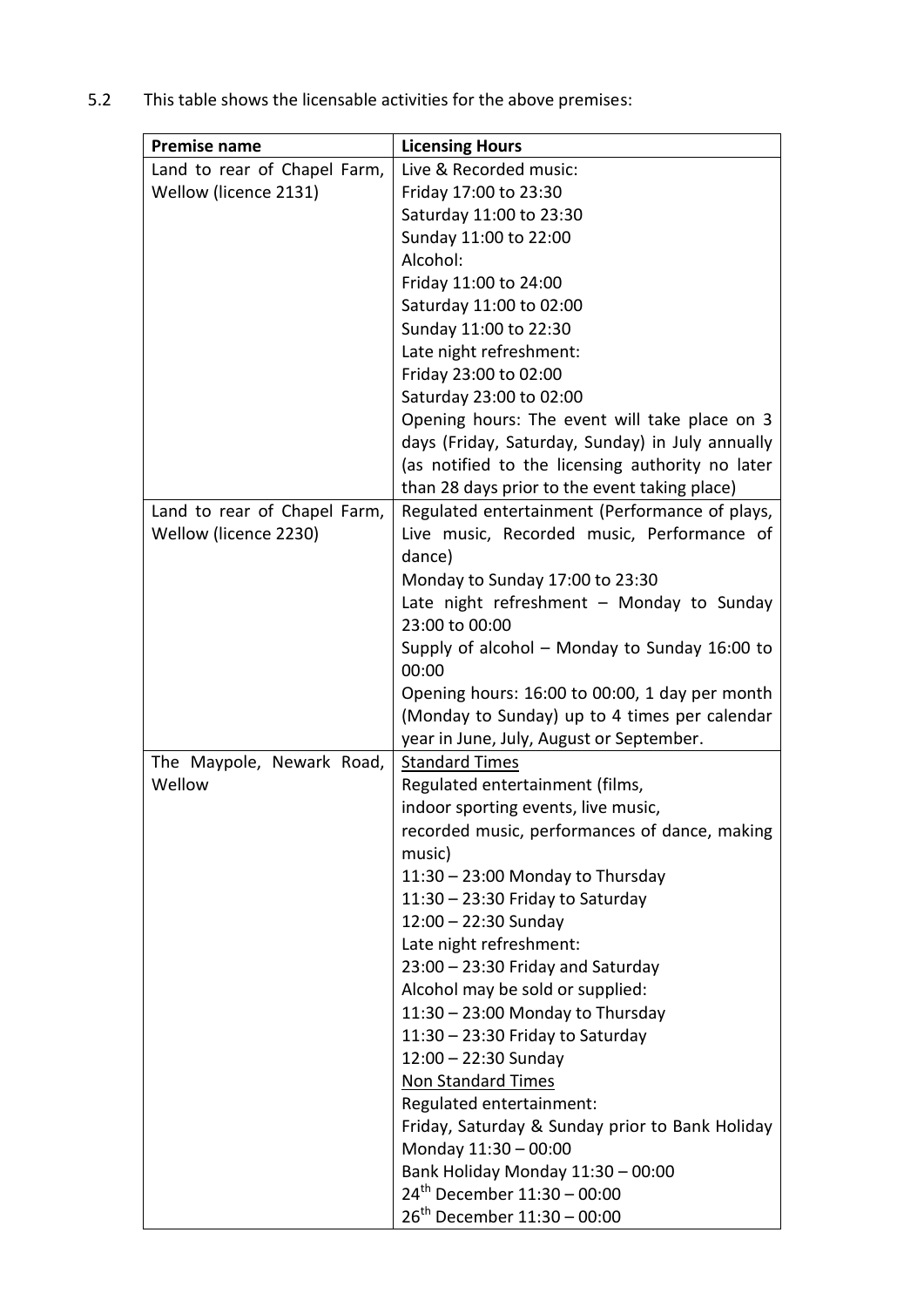| 31 <sup>st</sup> December 11:30 to end of permitted hours |
|-----------------------------------------------------------|
| on 1 <sup>st</sup> January                                |
| Late night refreshment:                                   |
| Friday, Saturday & Sunday prior to Bank Holiday           |
| Monday 23:00 - 00:00                                      |
| Bank Holiday Monday 23:00 - 00:00                         |
| 24 <sup>th</sup> December 23:00 - 00:00                   |
| $26^{th}$ December 23:00 - 00:00                          |
| 31 <sup>st</sup> December 23:00 to end of permitted hours |
| on 1 <sup>st</sup> January                                |
| Alcohol may be sold or supplied:                          |
| Friday, Saturday & Sunday prior to Bank Holiday           |
| Monday 11:30 - 00:00                                      |
| Bank Holiday Monday 11:30 - 00:00                         |
| $24^{th}$ December 11:30 - 00:00                          |
| $26^{th}$ December 11:30 - 00:00                          |
| 31 <sup>st</sup> December 11:30 to end of permitted hours |
| on 1 <sup>st</sup> January                                |

# **6.0 Reason for Hearing**

- 6.1 Representations have been received from:
	- Planning, NSDC, Castle House, Great North Road, Newark, NG24 1BY
	- Andrew Baugh, Whitecroft, Newark Road, Wellow, NG22 0EA
	- Anonymous Rep 1
	- Anonymous Rep 2
	- Anonymous Rep 3
	- Anonymous Rep 4
	- Bronwen Lester
	- Chris Barson
	- County Councillor John Peck
	- Erica Hutson
	- J W Parker & Sons
	- Jennifer and Richard Baugh, Woodside Farm, Wellow, NG22 0EJ
	- Keith and Margaret Hopkinson, The Old Smithy, Newark Road, Wellow, NG22 0EJ
	- Michael Kheng on behalf of Jenny Hubbard, Wellow Hall Cottage, Wellow, NG22 0EA
	- Mr & Mrs Jackson, Shadowlawn, Maypole Green, NG22 0FE
	- Mr & Mrs Lomax
	- Mr & Mrs Sharpe, Barn 4, Park Farm, Wellow, NG22 0EJ
	- Mr & Mrs Staite
	- M J Sugden, The Old Barn, Newark Road, Wellow, NG22 0EA
	- Pippa Slater
	- Wellow Parish Council
	- Richard Atkinson
	- Salianne Collier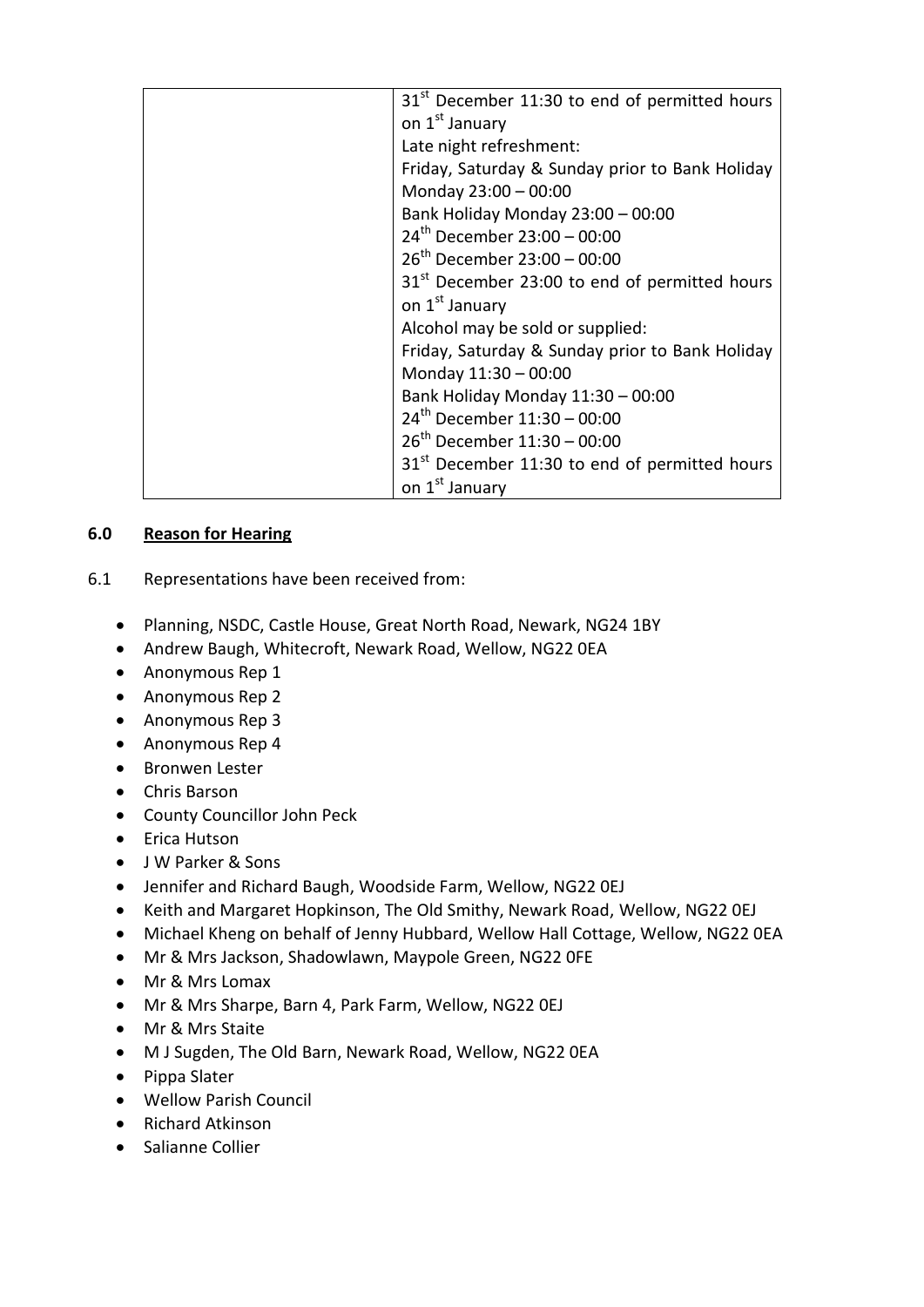A copy of their representations are attached as **Appendix 3.** Please note, that we have highlighted the points in yellow which are relevant to the licensing objectives.

- 6.2 The licensing authority have been notified that Michael Kheng of Kurnia Consultants Ltd is appointed agent for:
	- Mrs Jenny Hubbard
	- Mr Keith Hopkinson and Mrs Margaret Hopkinson
	- Mrs Salianne Collier
	- Anonymous 4
- 6.3 The representations received raised concerns over disorder and nuisance that patrons using this premise will cause. The objectors do not believe that the proposed application supports the following licensing objectives:
	- The prevention of public nuisance
	- Public safety
	- The prevention of crime and disorder
- 6.4 Further information was requested by the local authority and can be found in **Appendix 4.**
- 6.5 No agreement has been reached between the applicant and the objectors.

#### **7.0 Responsible Authorities**

- 7.1 Nottinghamshire Police made the following comments regarding this application: *Nottinghamshire Police has received an application for a premise licence to be granted at 616, Wellow, Newark. I have read through the application form and in particular the operating schedule. I can confirm that I have no objections to the application and that I'm satisfied that the conditions written within the application under the title of 'Summing up of all precautions and other helpful information' will allow the premises to operate with a granted licence whilst upholding the four licensing objectives.*
- 7.2 Agreement on certain conditions has been reached with Environmental Health for the conditions to be included in the licence. These are shown in paragraph 8.2 below.
- 7.3 A number of representations make reference to the sound level test report included in the application by the applicant being inadequate. The licensing authority has sought advice from Environmental Health, who has confirmed that the person carrying out report is an experienced sound engineer and they are happy with contents of the report.
- 7.4 The Planning Authority are the only responsible authority who have made representation regarding this application.
- 7.5 A number of representations make reference to the permitted capacity of the venue, paragraph 2.13 of the S182 Statutory Guidance states: *The permitted capacity is a limit on the number of persons who may be on the premises at any time, following a recommendation by the relevant fire and rescue authority under the Regulatory Reform (Fire Safety) Order 2005. For any application for a premises licence or club premises certificate for premises without an existing permitted capacity where the applicant wishes to take advantage of the special provisions set out in section 177 of the 2003 Act1, the*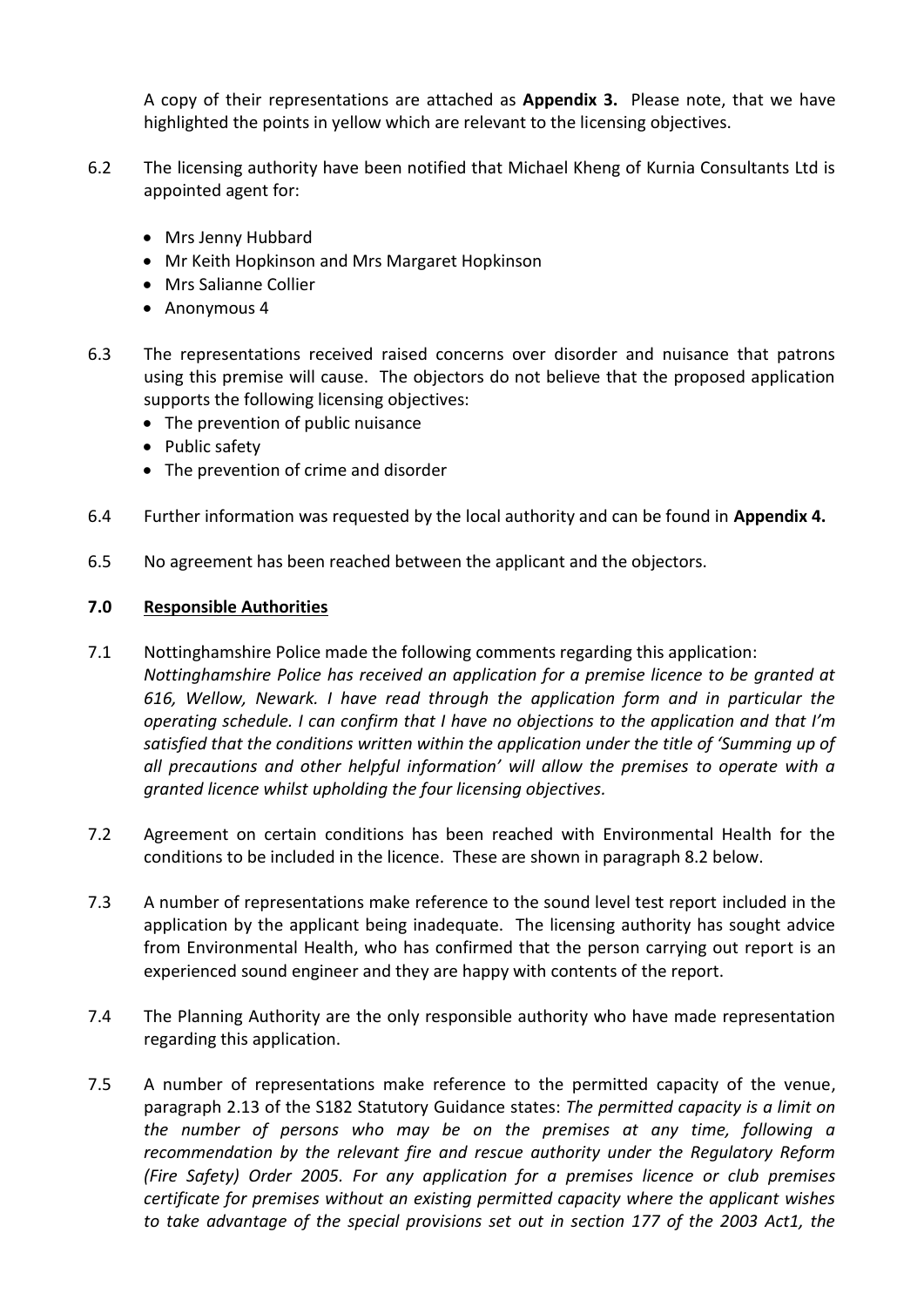*applicant should conduct their own risk assessment as to the appropriate capacity of the premises. They should send their recommendation to the fire and rescue authority which will consider it and decide what the "permitted capacity" of the premises should be.*

7.6 No representations or comments have been received from the remaining Responsible Authorities.

## **8.0 Conditions**

## 8.1 **Annex 1 Conditions**

The following mandatory conditions will be applied to the licence:

#### **Designated Premises Supervisor**

No alcohol may be supplied under this Licence:

- (a) at any time when there is no Designated Premises Supervisor in respect of these Premises; or
- (b) at any time when the Designated Premises Supervisor does not hold a personal licence or his/her personal licence is suspended.

# **Authorisation by Personal Licence Holders**

Every supply of alcohol under this licence must be made or authorised by a person who holds a personal licence.

#### **Irresponsible Promotions**

- (1) The responsible person must ensure that staff on relevant premises do not carry out, arrange or participate in any irresponsible promotions in relation to the premises.
- (2) In this paragraph, an irresponsible promotion means any one or more of the following activities, or substantially similar activities, carried on for the purpose of encouraging the sale or supply of alcohol for consumption on the premises—
	- (a) games or other activities which require or encourage, or are designed to require or encourage, individuals to—
		- (i) drink a quantity of alcohol within a time limit (other than to drink alcohol sold or supplied on the premises before the cessation of the period in which the responsible person is authorised to sell or supply alcohol), or
		- (ii) drink as much alcohol as possible (whether within a time limit or otherwise);
	- (b) provision of unlimited or unspecified quantities of alcohol free or for a fixed or discounted fee to the public or to a group defined by a particular characteristic in a manner which carries a significant risk of undermining a licensing objective;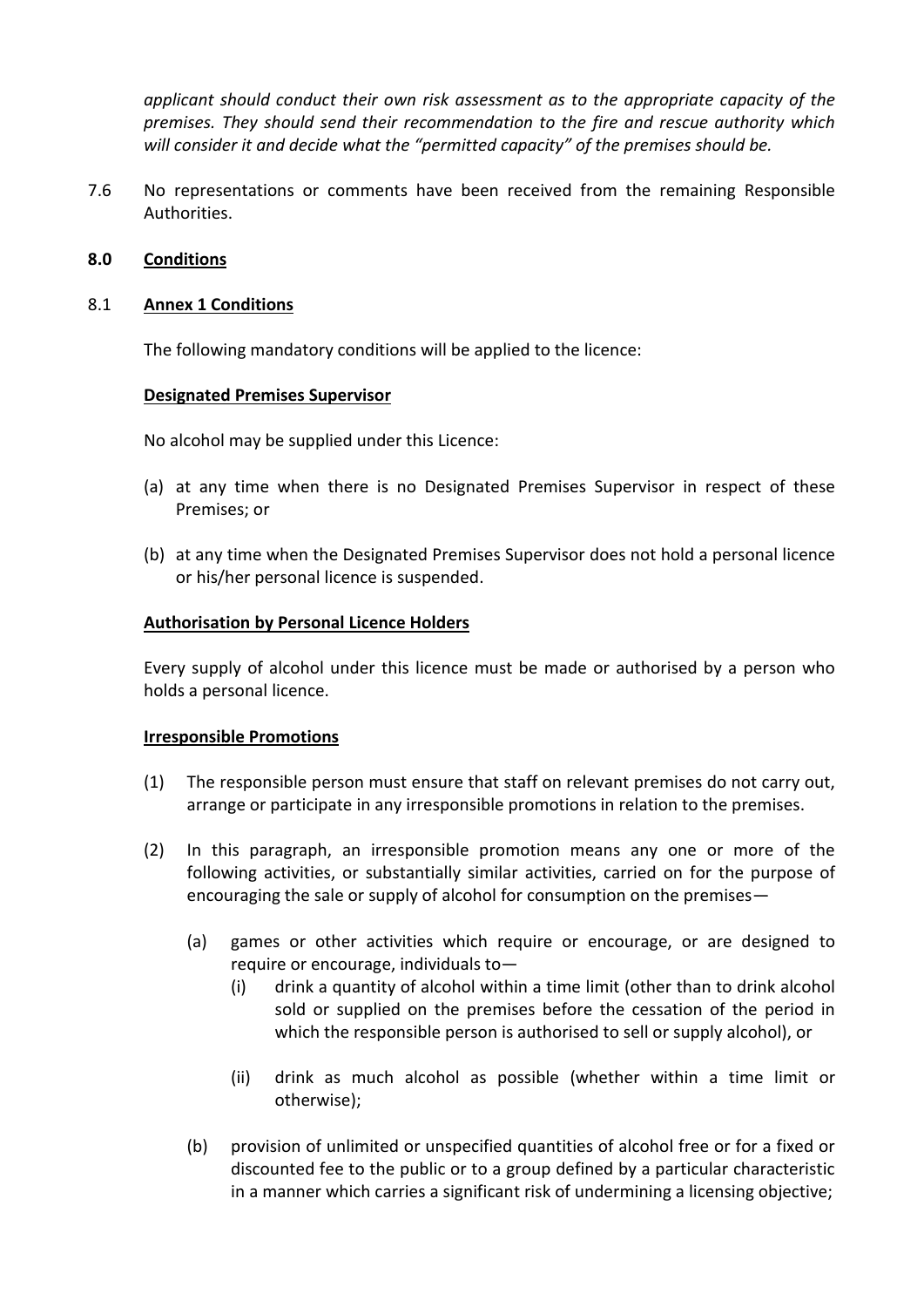- (c) provision of free or discounted alcohol or any other thing as a prize to encourage or reward the purchase and consumption of alcohol over a period of 24 hours or less in a manner which carries a significant risk of undermining a licensing objective;
- (d) selling or supplying alcohol in association with promotional posters or flyers on, or in the vicinity of, the premises which can reasonably be considered to condone, encourage or glamorise anti-social behaviour or to refer to the effects of drunkenness in any favourable manner;
- (e) dispensing alcohol directly by one person into the mouth of another (other than where that other person is unable to drink without assistance by reason of disability).

# **Potable Water**

The responsible person must ensure that free potable water is provided on request to customers where it is reasonably available.

# **Age Verification**

- (1) The premises licence holder or club premises certificate holder must ensure that an age verification policy is adopted in respect of the premises in relation to the sale or supply of alcohol.
- (2) The designated premises supervisor in relation to the premises licence must ensure that the supply of alcohol at the premises is carried on in accordance with the age verification policy.
- (3) The policy must require individuals who appear to the responsible person to be under 18 years of age (or such older age as may be specified in the policy) to produce on request, before being served alcohol, identification bearing their photograph, date of birth and either—
	- (a) a holographic mark, or
	- (b) an ultraviolet feature.

#### **Small Measures**

The responsible person must ensure that—

- (a) where any of the following alcoholic drinks is sold or supplied for consumption on the premises (other than alcoholic drinks sold or supplied having been made up in advance ready for sale or supply in a securely closed container) it is available to customers in the following measures—
	- (i) beer or cider: ½ pint;
	- (ii) gin, rum, vodka or whisky: 25 ml or 35 ml; and
	- (iii) still wine in a glass: 125 ml;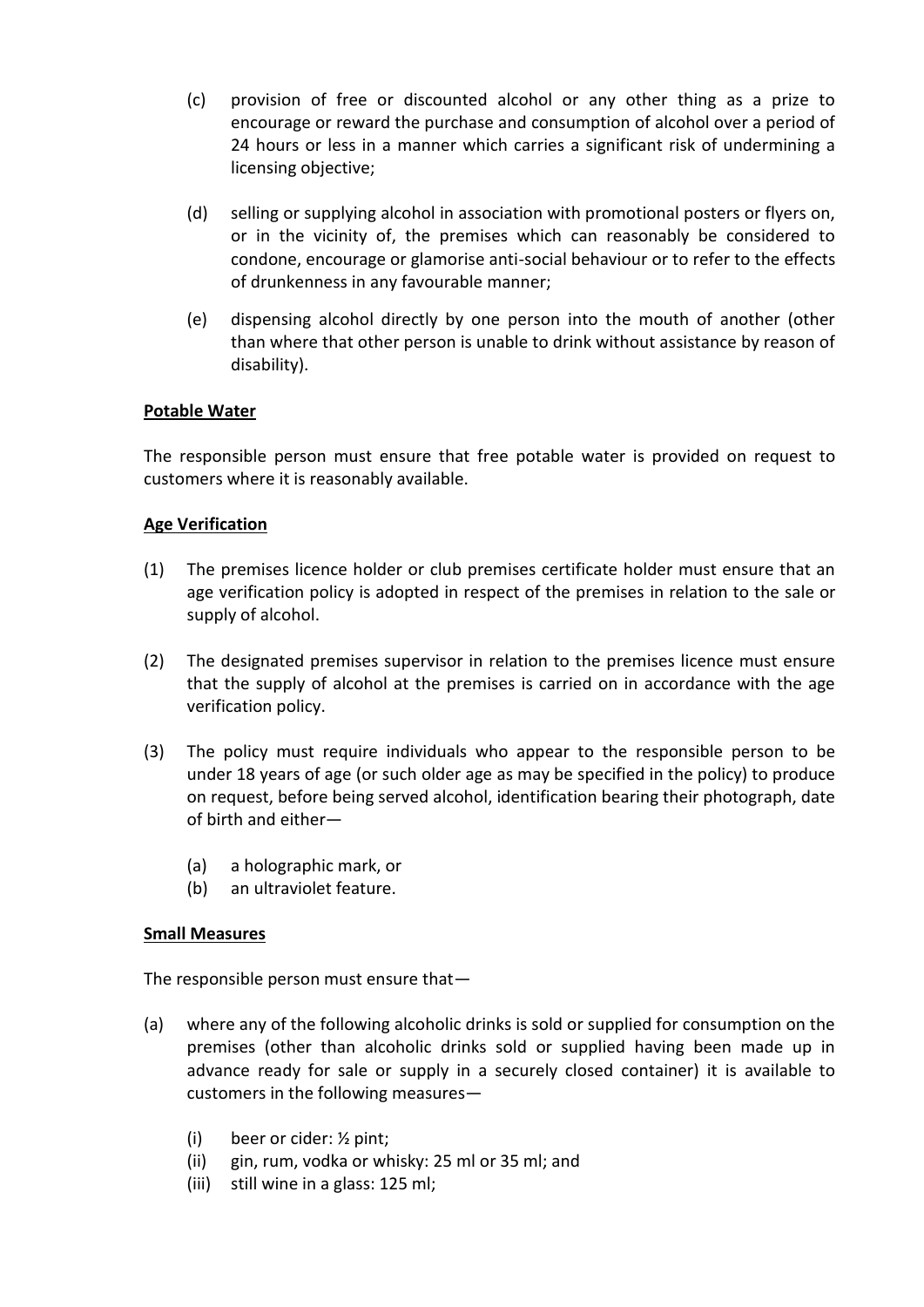- (b) these measures are displayed in a menu, price list or other printed material which is available to customers on the premises; and
- (c) where a customer does not in relation to a sale of alcohol specify the quantity of alcohol to be sold, the customer is made aware that these measures are available."

#### **Sales of Alcohol below the Permitted Price**

- (1) A relevant person shall ensure that no alcohol is sold or supplied for consumption on or off the premises for a price which is less than the permitted price.
- (2) For the purposes of the condition set out in paragraph  $1-$ 
	- (a) "duty" is to be construed in accordance with the Alcoholic Liquor Duties Act 1979;
	- (b) "permitted price" is the price found by applying the formula—

*P = D + (DxV)*

where—

- (i) P is the permitted price,
- (ii) D is the amount of duty chargeable in relation to the alcohol as if the duty were charged on the date of the sale or supply of the alcohol, and
- (iii) V is the rate of value added tax chargeable in relation to the alcohol as if the value added tax were charged on the date of the sale or supply of the alcohol;
- (c) "relevant person" means, in relation to premises in respect of which there is in force a premises licence—
	- (i) the holder of the premises licence,
	- (ii) the designated premises supervisor (if any) in respect of such a licence, or
	- (iii) the personal licence holder who makes or authorizes the supply of alcohol under such a licence;
- (d) "relevant person" means, in relation to premises in respect of which there is in force a club premises certificate, any member or officer of the club present on the premises in a capacity which enables the member or officer to prevent the supply in question; and
- (e) "value added tax" means value added tax charged in accordance with the Value Added Tax Act 1994
- (3) Where the permitted price given by Paragraph (b) of paragraph (2) would (apart from this paragraph) not be a whole number of pennies, the price given by that subparagraph shall be taken to be the price actually given by that sub-paragraph rounded up to the nearest penny.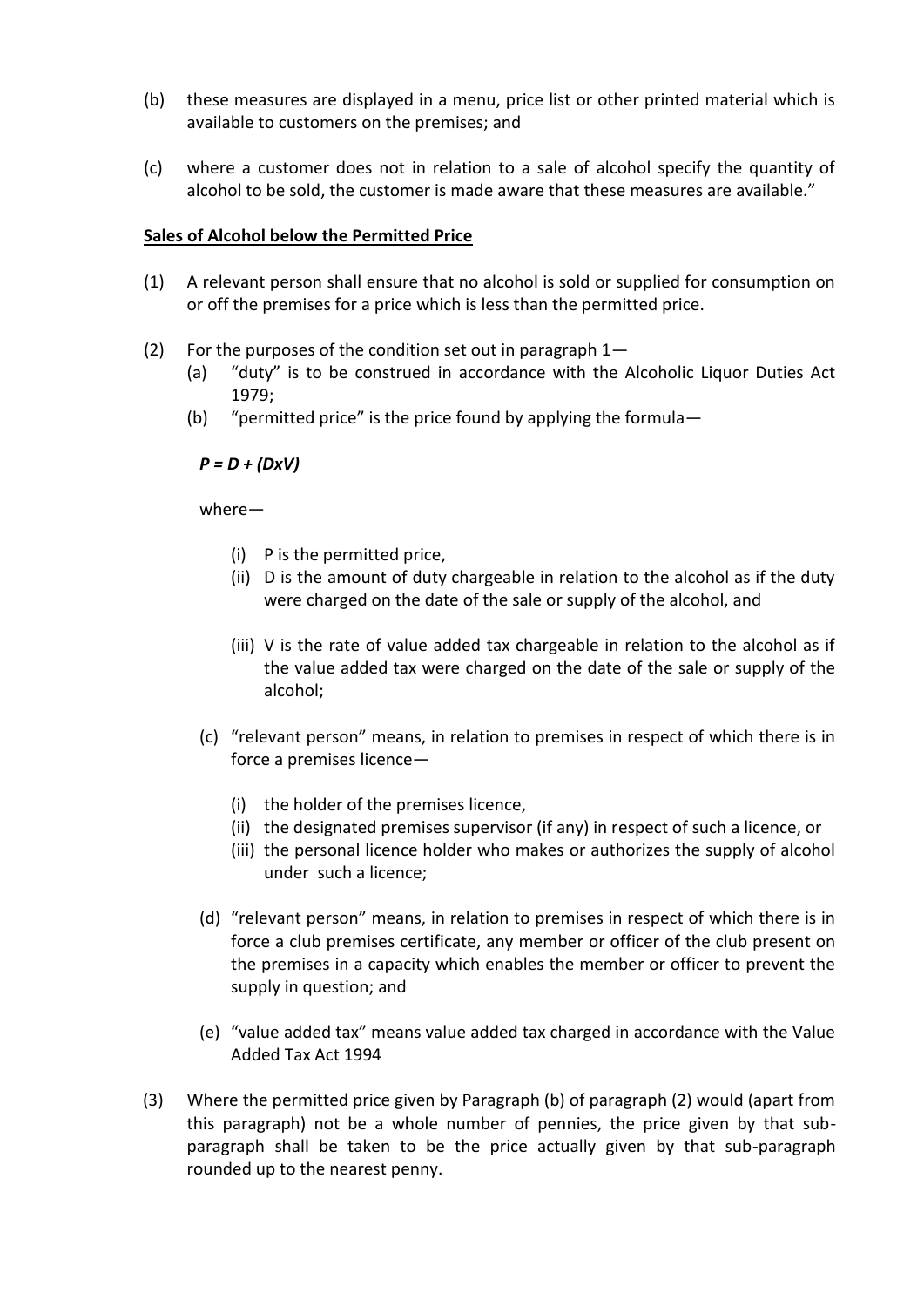- (4) (1) Sub-paragraph (2) applies where the permitted price given by Paragraph (b) of paragraph 2 on a day ("the first day") would be different from the permitted price on the next day ("the second day") as a result of a change to the rate of duty or value added tax.
	- (2) The permitted price which would apply on the first day applies to sales or supplies of alcohol which take place before the expiry of the period of 14 days beginning on the second day

# **Door Supervision**

Any person exercising a security activity (as defined by paragraph 2(1)(a) of schedule 2 of the Private Security Industry Act 2001) shall be licensed by the Security Industry Authority. Any such person shall be employed at the premises at the discretion of the Licence Holder/Designated Premises Supervisor and shall display their name badge at all times when on duty.

# 8.2 **Annex 2 Conditions**

Applicant and Environmental Health Agreed Conditions

- 1. Live and recorded music will cease to be played in the Banqueting Hall (marked as bar area on plan) at 23:00.
- 8.3 The following conditions will be applied to the licence from the applicants operating schedule:
	- 1 Signage shall be displayed advising customers to be respectful to residents and to leave the area in a quiet and orderly manner.
	- 2 All doors and windows shall remain closed when regulated entertainment is taking place, except for when actually being used for access and egress and in the event of an emergency.
	- 3 A bound and sequentially paginated incident/accident book or electronic record shall be kept to record all instances of disorder, damage to property and personal injury at the premises. This book shall be made available for inspection and copying by the Police or any other authorised person upon request and all such books shall be retained at the premises for at least 12 months.
	- 4 All bottles and glasses shall be removed from the public areas as soon as they are either finished with, or empty.
	- 5 A bound and sequentially paginated refusals book or electronic record shall be kept at the premises to record all instances where admission or service is refused.

Such records shall show:

- The basis for the refusal;
- The person making the decision to refuse; and
- The date and time of the refusal.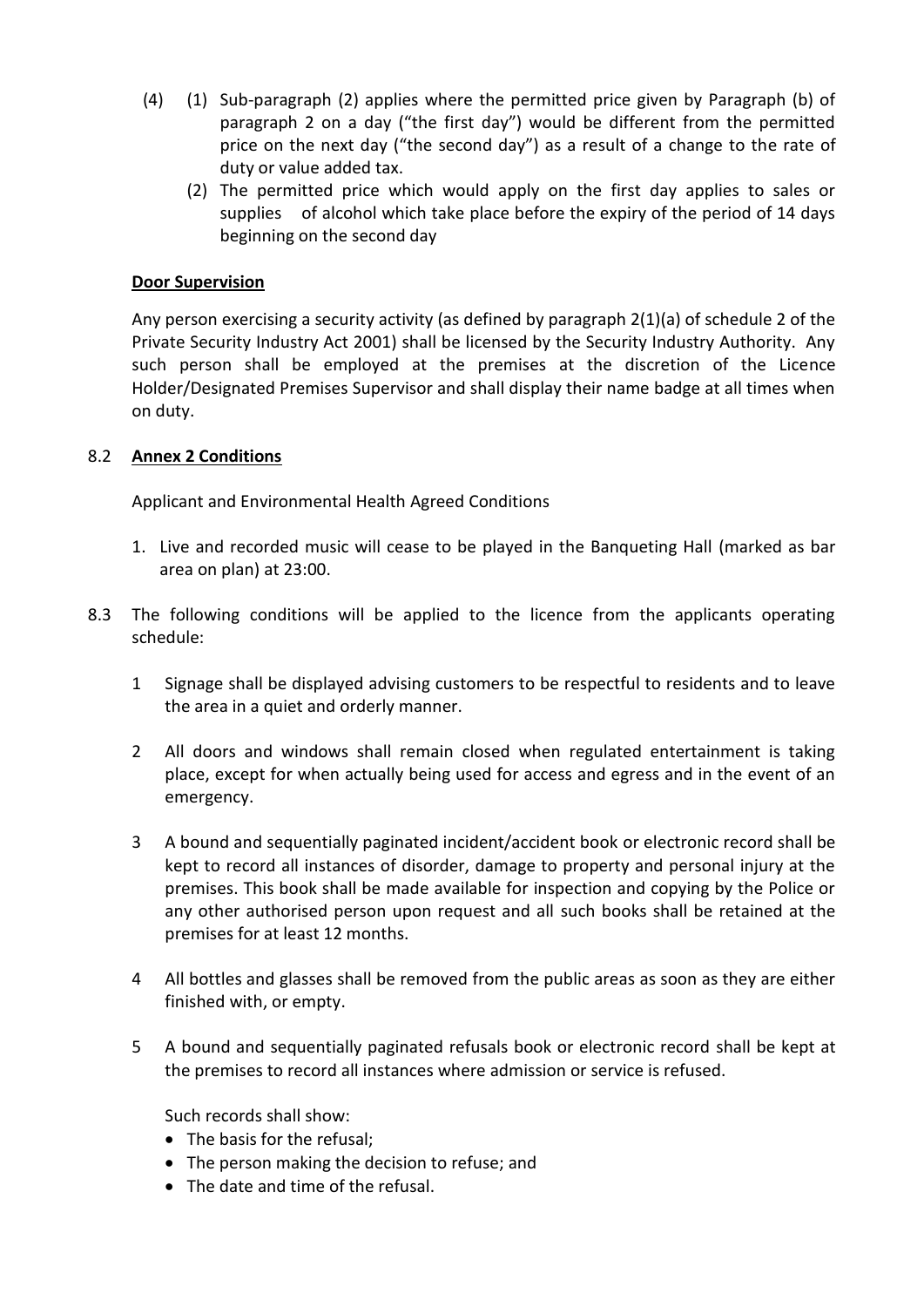Such records shall be retained at the Premises for at least 12 months, and shall be made available for inspection and copying by the Police or any other authorised person upon request.

- 6 All children will be accompanied by an adult, who will be responsible for them.
- 7 All staff engaged or to be engaged in the sale of alcohol on the premises shall receive the following training in age restricted sales:
	- Induction training which must be completed and documented prior to the sale of alcohol by the staff member.
	- Refresher/reinforcement training at intervals of no more than 12 months.

Training records will be retained at the premises for a minimum period of 18 months and available for inspection upon request by a Police Officer and/or authorised person

8 A CCTV system with recording equipment shall be installed and recorded on the plan appended to the licence. The system shall be installed prior to the premises carrying out licensable activities and maintained in accordance with the system.

All recordings used in conjunction with CCTV shall:

- be of evidential quality
- Cover the point of sale, and entrance and exit
- indicate the time and date
- be retained for a period of 31 days
- sufficient staff will be trained to use the system
- the original images will be made available for inspection immediately upon the request of Police officers, or other authorised officers.
- copies of recordings shall be provided in a format which can be viewed on readily available equipment without the need for specialist software.
- 9 A Challenge 25 scheme shall operate at the premises. Any person who appears to be under 25 years of age shall not be allowed to purchase alcohol unless they produce an acceptable form of photo identification. (e.g. passport, driving licence, Military ID or PASS accredited card).
- 10 Challenge 25 notices shall be displayed in prominent positions throughout the premises
- 11 The premises licence holder shall risk assess each event and decide the requirement for door supervisors at the premises, and/or employ such door supervisors at such times and in such numbers as deemed necessary by the risk assessment, and/or at any other times upon agreement with the Police. The written risk assessment shall be made available on request to the Police and/or Licensing.

#### **9.0 Applicable Policies and Guidance**

9.1 Newark & Sherwood Statement of Licensing Policy 2019 - 23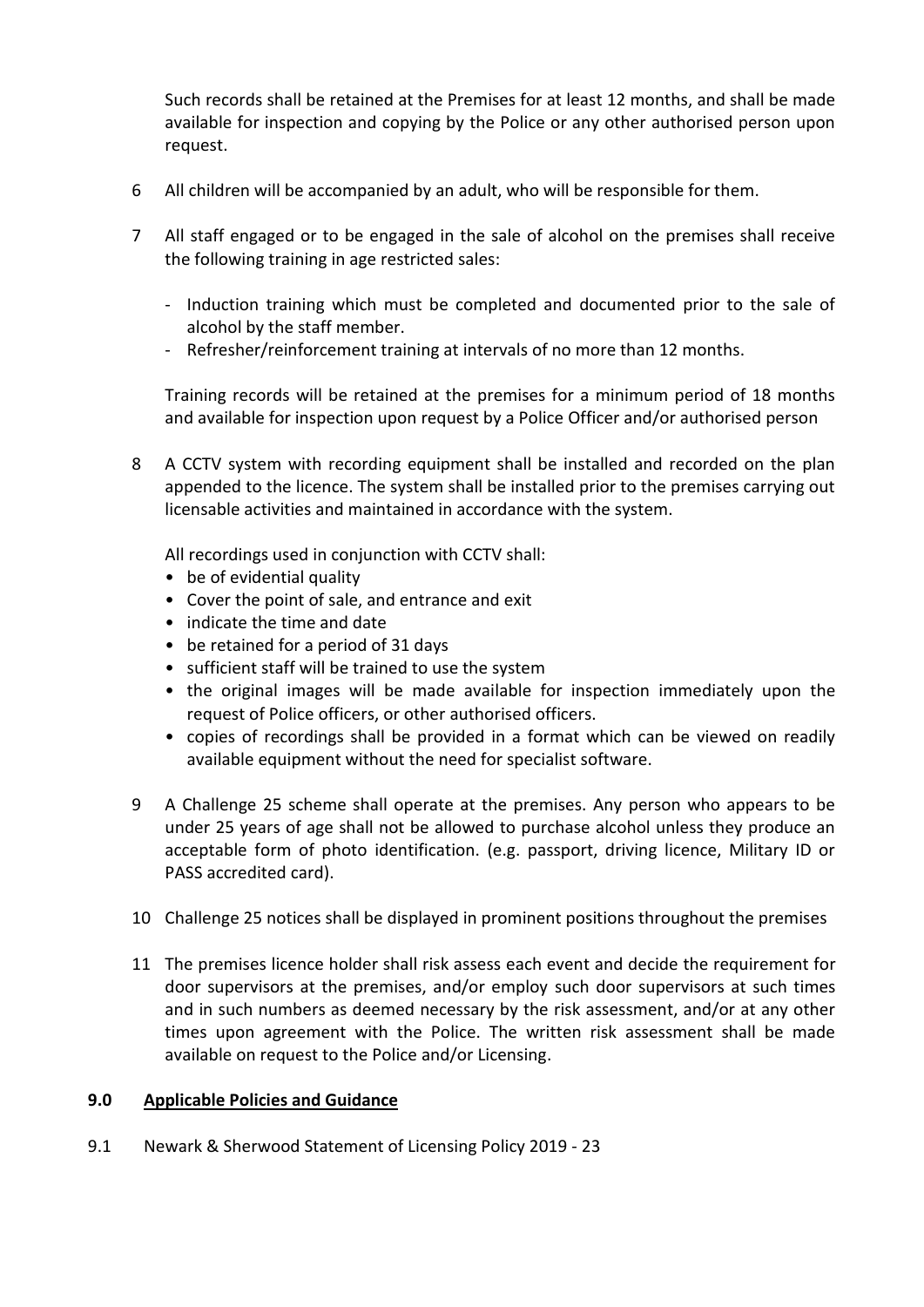## Policy 1

The Authority expects to see evidence of the effective and responsible management of the licensed premises, such as examples of instruction, training and supervision of staff and the adoption of best practice used in the leisure industry, being specifically addressed within the Operating Schedule.

REASON: To ensure the promotion of the licensing objectives.

## Policy 2

When preparing or considering applications, applicants, responsible authorities, interested parties and the Licensing Authority shall, where appropriate, take into account the following matters in assessing both the potential for the Licensing Objectives to be undermined and the necessity for, and proportionality of, any conditions which may be offered or imposed on any resulting licence, certificate or permission:

- (i) the nature of the area within which the premises are situated.
- (ii) the precise nature, type and frequency of the proposed activities.
- (iii) any measures proposed y the applicant in the Operating Schedule.
- (iv) the nature (principally in terms of the age and orderliness) and number of any customers likely to attend the licensed premises.
- (v) means of access to and exit from the premises.
- (vi) the provision and availability of adequate seating and the restriction of standing areas.
- (vii) transport provision in the area and the likely means of public or private transport.
- (viii) parking provision in the area.
- (ix) the potential cumulative impact
- (x) other means and resources available to mitigate any impact.
- (xi) such other matters as may be relevant to the application.

REASON: To ensure that all relevant mattes are taken into consideration during the application process.

- 9.2 Sections 6, 7 and 8 of the Statement of Licensing Policy are considered particularly relevant to this application. This is attached as **Appendix 5**
- 9.3 When considering this application for a new licence the panel may wish to consider Chapters 2, 8, 9, 10 and 16 of the Revised Statutory Guidance issued under section 182 of the Licensing Act 2003 - April 2018. This is attached as **Appendix 6**.

#### **10.0 RECOMMENDATION**

**That Members consider the premise licence application and the representations made for The 616, Wellow, NG22 0EJ and take the steps as it considers appropriate for the promotion of the licensing objectives.**

**The steps available on determination of a new premise licence application are:**